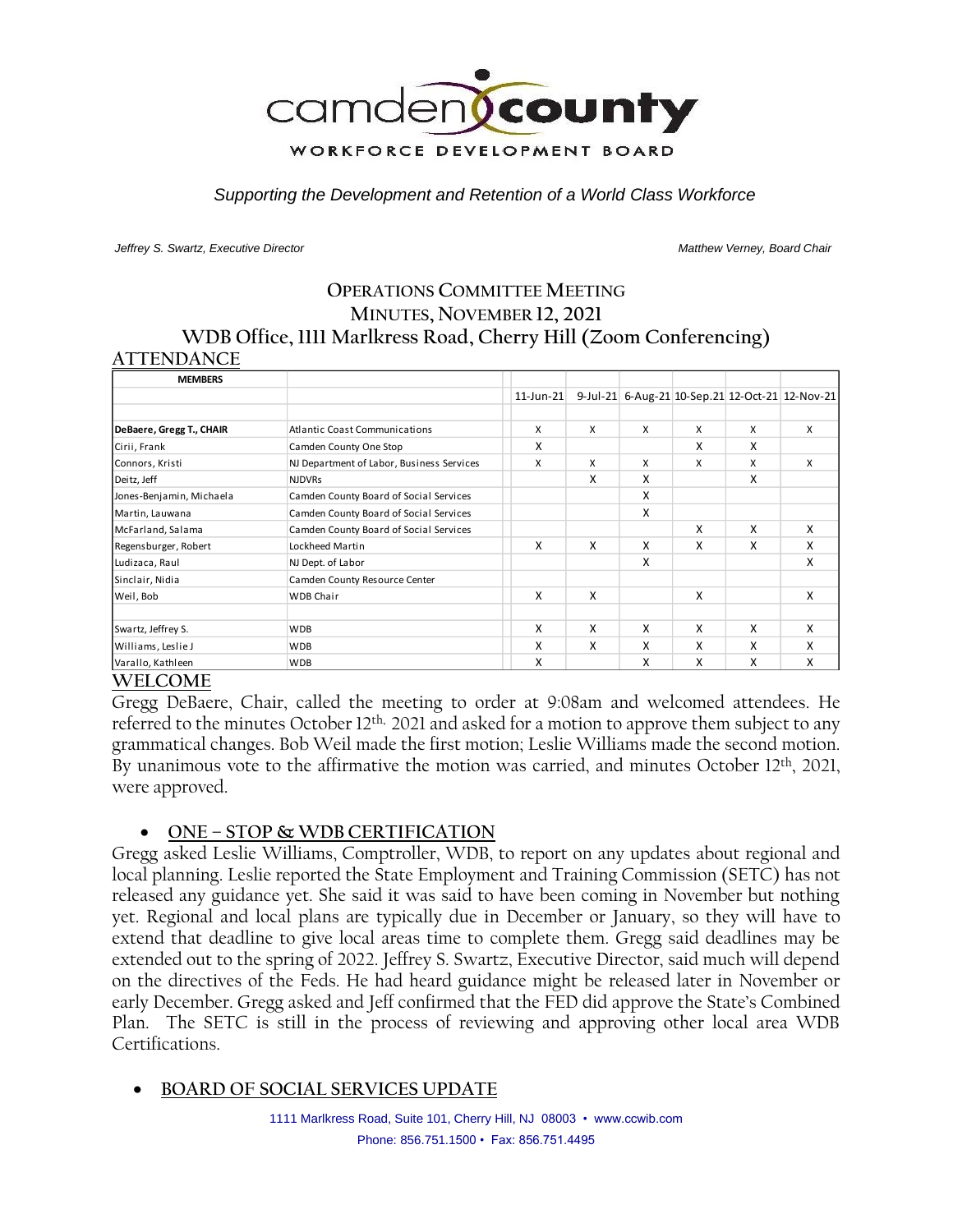$\mathfrak{O}$ 

It is the mission of the Camden County Board of Social Services to provide timely, efficient, costeffective delivery of social, medical, and economic programs in a compassionate and financially responsible manner. The Camden County Board of Social Services is accessible to disabled persons. (Follow the link for more information. [http://www.camdencounty.com/service/social](http://www.camdencounty.com/service/social-services/)[services/.](http://www.camdencounty.com/service/social-services/)

Salama McFarland, Case Management Administrator, Board of Social Services (BSS) reported the Board is about to go back to required work activities for TANF and employable GA. She said statewide there are 6500 TANF Adults and 9000 GA that need to be placed in a work activity. There is no work or specifics right now about how this process will be rolled out. The Division did discuss the GA 28-day protocol which will start in January for new applicants only, so any GA recipient case opened during the pandemic will have to participate in an activity, but it does not have to be a whole protocol.

Salama reported the national ABAWD waiver expires at the end of January, but New Jersey got their own waiver that will expire at the end of 2023. They are still talking about making that program voluntary anyway. Gregg asked Salama what her thought were about the ABAWD program. She said the program has always been a challenge. It creates a lot of confusion about waivers, and eligibility is challenging as well. Salama said Emergency assistance will end in January also, but the division is trying to avoid more homelessness. Many cases were not closed out during the pandemic and while waivers are still in place. She said maximum benefits were allotted to many during the pandemic so many clients only know about receiving this amount of SNAP benefits, so they will be shocked by the reduction. Salama said clients now receiving \$192.00 per month, may get dropped down to \$16.00 per month. That is a huge drop if that is all they have known.

Salama reported the Board will be able to continue with electronic signatures to process documents. Federal law says that electronic signatures are to be recorded, so staff will be adding this additional step. The State will be looking to create a statewide system in case there are transfers of paperwork from one county to another. Gregg asked Salama if she knew what vendor will be used to complete this process. She was not sure. Gregg asked if there has been thought about a phased approach to SNAP recipients to ease the shock of such a reduction in allotments. Salama said she is hoping that messaging will help. She said it would be nice if allotments were reduced gradually, but that will not happen. Salama also noted there is not going to be a monitory requirement for face-to-face interviews with customers. This will be a challenge, because many of the ways staff services customers is by appointment in the offices. Salama said there are certain protocols in place to ensure the customer will show up before we provide full support. She will be speaking with other state partner agencies to see if they will be bringing customers in or how it can be accomplished virtually. Gregg asked if customers have computers or will they be connecting by phone. Salama said it is hard to say. She said some folks may not own any technology. She said many procedures will have to be looked at so we can serve customers safely and without sanctions. Kristi Connors, Manager, Employment Services, DOL, said she cannot imagine gathering in groups even when it all comes back. The Board could send employment services a list and those customers could be contacted by phone. There will be some sort of protocol that establishes the criteria for sanction if the customer does not respond to individualized contact and reporting virtually. The Committee discussed some ideas and agreed to continue planning for what might come once waivers are lifted. Leslie said texting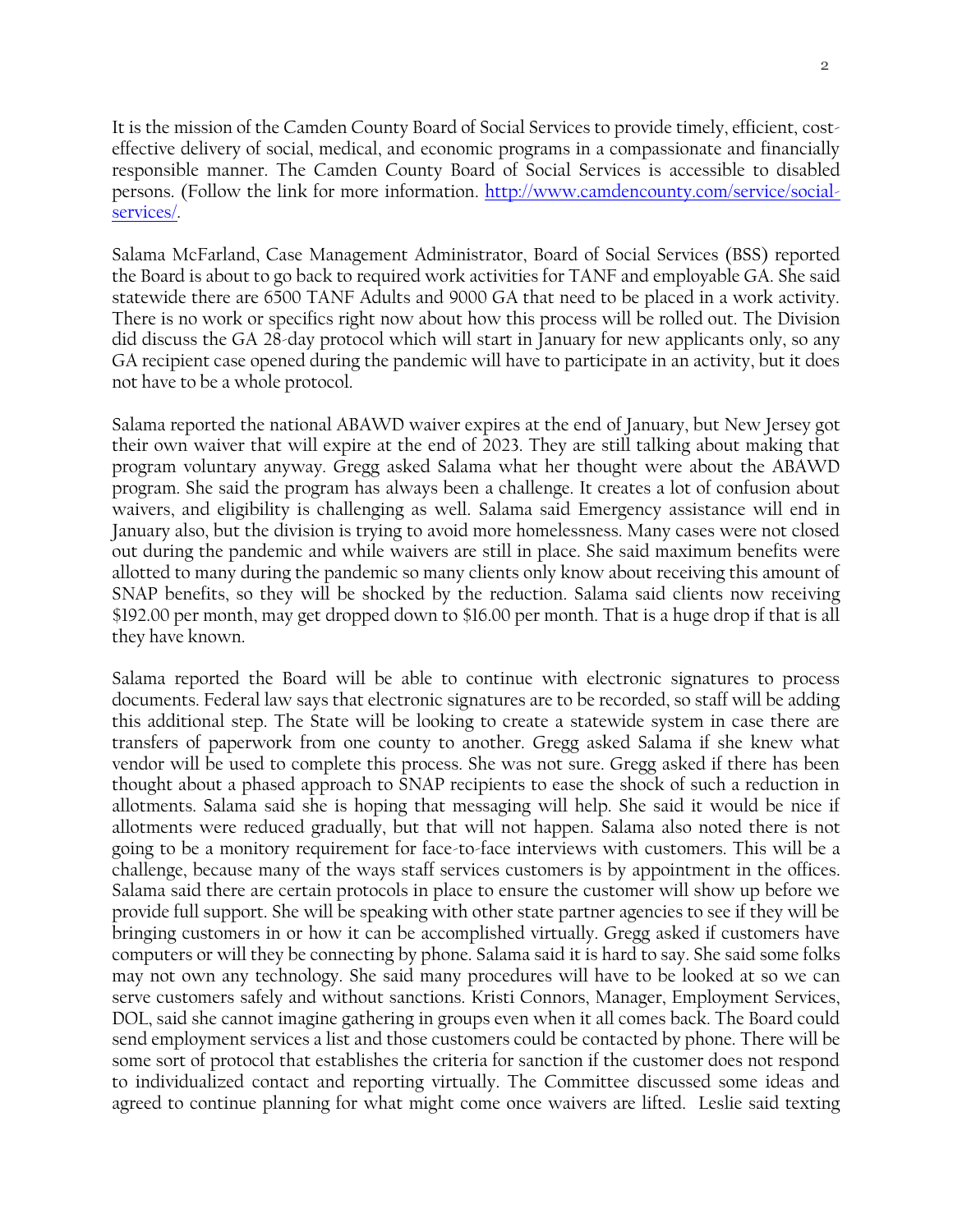seems to be the greatest reach to most people or get the best response. Kristi said her division will be getting DocuSign and fillable forms can be adapted. She said as long as customers are willing to participate, we can figure out a way to help them.

Salama reported, for the month of October, the Board was able to reach out to 1004 SNAP recipients, 424 TANF, and 501 GA. The amounts that were referred to a voluntary work activity, was 34 SNAP, 9 TANF, and 10 GA. The amount shown to be currently participating is 1 SNAP, 52 TANF, and 98 GA. Salama reported 22 clients started employment, 18 of those were TANF, 3 were SNAP, and one was GA. Transportation vouchers were issued to 5 TANF, 10 GA, and childcare to 3 TANF recipients. The Committee discussed their hope that customers will begin looking for help to get back to work. All agreed that the lack of referrals has had a significant impact on performance, and this is Jeff noted this is the case for all local areas across the State. Gregg said the good news is that when waivers are gone, this local area will be ready to go and not be blind-sided by the influx. Gregg said he appreciated Salama's reporting and staying on top of updates. He asked if there were any further questions for Salama. Jeff asked if her staff was all back in the office and vaccinated or following safety protocols. Salama said mandatory vaccination has not been put in place yet. Staff must fill out a daily survey. Temperature scanning has been discontinued. She said the waiting area will be re-opening. The Department of Health has given the ok to do so with expanded seating. She said the front desk will be eliminated, because it is causing a line, but we don't want customers waiting outside in the cold weather. Leslie asked and Salama confirmed that mask requirements are still in place for those unvaccinated. All staff must wear a mask when interacting with customers.

#### • **EMPLOYMENT SERVICES, DOL, UPDATE**

Employment Services provides Camden County with Career and Employer services including Temporary Disability Benefits, Family Leave Insurance, Maternity Leave, Unemployment Insurance, Social Security Disability and Workers Compensation. Services for employers included job candidate screening and recruitment. (Follow the link for more information) <https://www.nj.gov/labor/career-services/>

Kristi Connors, Manager, Employment Services, DOL, reported a temperature scanner has been placed at the customer entrance, there was one already placed at the employee entrance. Employees scanned with a higher temperature must sit in their car for ten minutes, wait, and try again. If their temp is still high, they are asked to go and work from home. They must contact their supervisor and human capital strategy office. Customers scanning with a high temp are asked to leave the facility and contact their doctor or health professional. She also reported that staff participated in training for testing. She explained the self-testing process for unvaccinated staff. Kristi said she was thankful because all her staff has been vaccinated. She said other partner offices may have the challenge of testing. She and Jeff Dietz, Manager, DVRS, will be the lead on testing as needed. She said an outside vendor will process the test mailed to them by the employee, via UPS. The Committee discussed the challenges of employee self-testing.

Kristi reported she created a couple of power point presentations for the new state scheduling system and shared them with Scott Stetzer, Manager, Tech Support. She will be sending him a video, so he can get more informed about implementation. She said very few people, when contacted, are interested in scheduling an appointment, because we can help them over the phone or they are more advance, we can help them via a Microsoft Teams call. There have not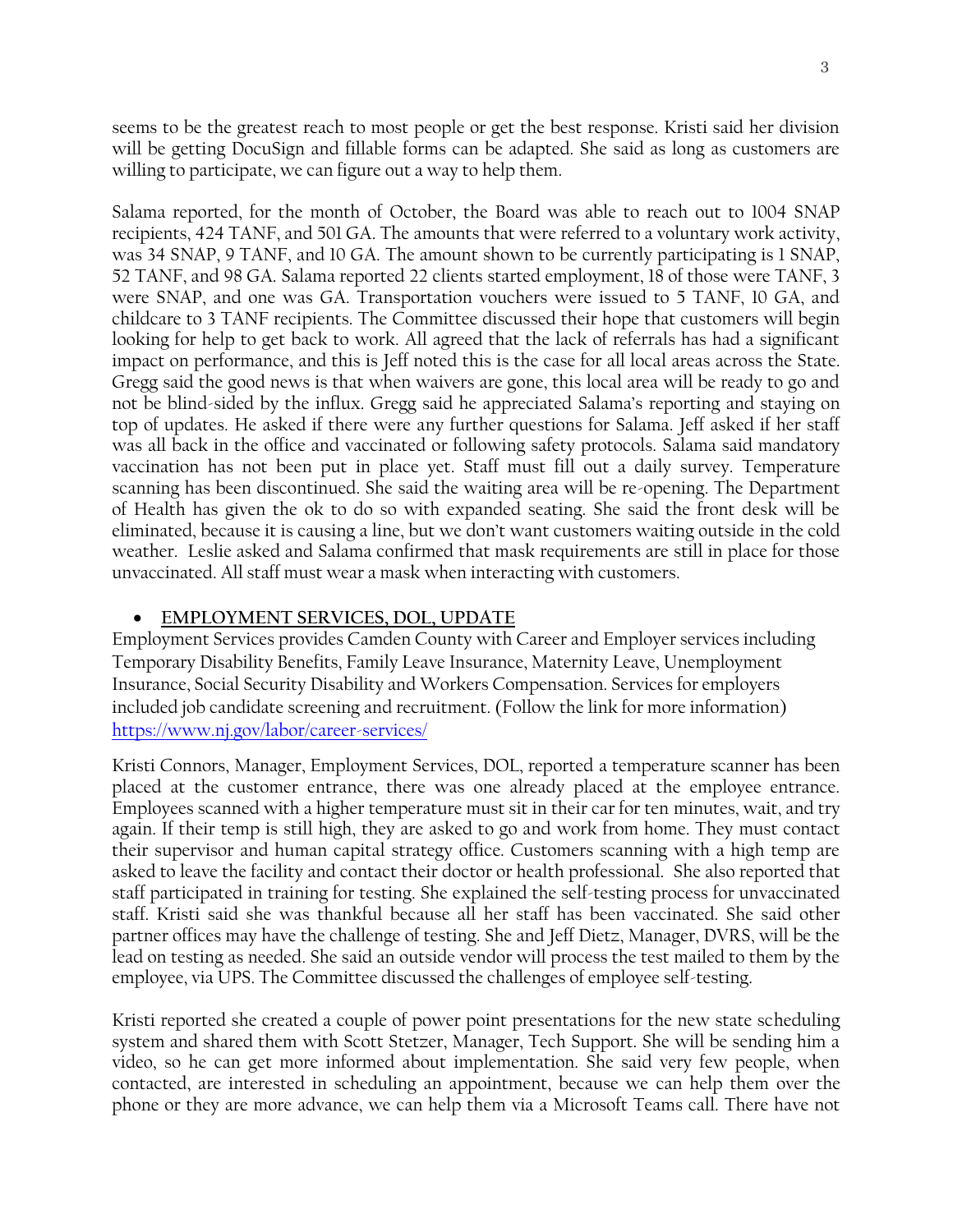been a lot of customers insisting on coming in the building. The virtual system is working, so the scheduling system has been a non-issue for her division. Kristi noted the staff has been returned to in-office schedules since October 18<sup>th</sup> and they have not seen an uptick in customers coming to the building. Kristi said staff is keeping track of customers, and a fear of an influx of customers has not happened, so word of mouth has worked in our favor even without mass messaging from the State. She said the average is about 8 people a day being turned away, which is very low.

Kristi reported year-to-date check-ins, as of today's meeting, were 2723 customers. Virtual service requests forms 2128, and of those, 521 were referred to the county for training. The average is about 30 per week, and those customer contacts are sent weekly to MIS. MIS sends a blast email follow-up to those customers expressing interest in training. Kristi reported 50 customers were referred to ES from training counselors. These are those that are getting ready to obtain a voucher for training. She said 50 were referred and we have been able to assist 24 customers, with services, and help them with their resume. She is assuming those who staff was not able to reach are already in training.

Kristi reported on the Board's voluntary call campaign referred 60 customers, and we were able place them in work activity.

# • **REGIONAL ACTIVITIES**

Jeff reported WDB staff has been attending some outreach efforts to promote the ACE program for 2022. The next cohort of WISE and GIE math classes will be start in January. He said the outreach produced about 50-60 candidates registered for the information sessions that will be hosted virtually sometime in December. Camden County College will conduct the training for these courses.

Jeff reported the Line School Training, at the Anthony Canale Training Center in Egg Harbor Township, will likely run in the early spring of 2022. Sherwood Taylor, Atlantic Cape Community College, who oversees the program, is still waiting on delivery of important pieces of training yard equipment. Participants have been given some safety equipment such as boots and work hats. They have been notified and are receiving more online training; however, they cannot start the pole climbing and bucket truck training until every piece of safety equipment is present on the site.

Jeff reported Camden Works is going well. He regularly attends those calls and at last reporting there were 5 new entries to the database, which brings the total number of job candidates up to 712 registered in the system. Of those registered, 587 are Camden City residents, 125 are residents in the County. There were 2 new placements for employment, so all total, Camden Works has place 361 residents in employment. The CW Advisory Committee continues to engage both Camden City, and regional employers to make them aware of the candidates and the program.

Jeff reported GSETA is hosting its employment and training conference scheduled on November 15<sup>th</sup> & 16<sup>th</sup>, 2021. Jeff reminded the committee there are some outstanding presenters who are committed to speak. More information can be found on the newly launched website; [www.gseta.org.](http://www.gseta.org/) Kristi confirmed the registration information with Jeff. Jeff said the response has been very good.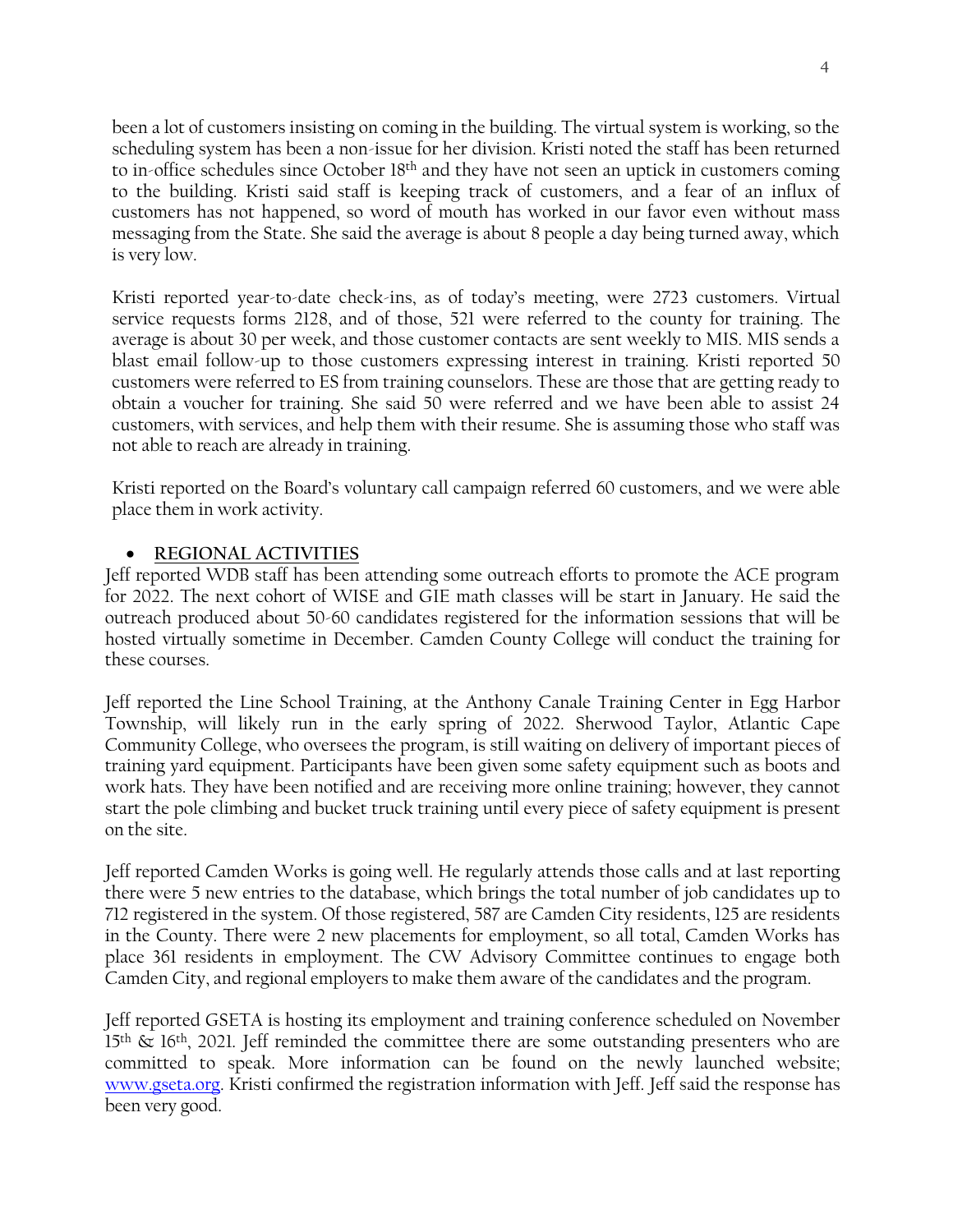# • **CONSORTIUM & INDUSTRY PARTNERSHIP UPDATE**S

Jeff reported he participated in a meeting to launch a second Industry Partnership consortium in the energy sector. There were representatives from ACE, PSEG, and others on the call. He said connections with PSEG have been good and they are very interested in the ACE training program. Jeff said the WDB has been focused on some state monitoring. Gregg asked who was running the audit side of the State. Jeff named Patricia Robertson. Jeff welcomed Raul Ludizaca, Technical Assistance Liaison, WIOA Program Oversight and Development, DOL who was attending today's Operations meeting. Raul confirmed that Patricia Robertson is the lead of the monitoring team. He said there are two parts to the team. One half of the team is focused on monitoring. The other half of the team is focusing on technical assistance.

# • **BUSINESS SERVICES & OUTREACH TEAM (BSOT)UPDATES**

Bob Weil, Chair BSOT, asked Jeff to help give the update as he did not receive the minutes for that meeting yet. Jeff reported Jeanne Page-Soncrant, BSR, and Ricky O'Hara, Veterans Rep. are continuing the job matching initiative. Amanda Modale, Supervisor, BSR, DOL, is continuing to send weekly reports of employer engagement while Jeanne is on partial leave. He said the One-Stop, WDB and County participated in a Job Fair at the Cherry Hill Mall on Friday, September 17<sup>th</sup>. Mike Leonetti, Paraprofessional was also in attendance connecting with employers. The BSR's are working together on lots of regional job recruitments both virtual and in-person. Jeff said they have been sending us recruitment flyers and we are posting these job opportunities on our social media outlets. Gregg asked if employers are still saying they are having a hard time filling their open job positions. Jeff said they are, and jobseekers are being very picky about the type of work they wish to pursue. He said there are still a lot of positions open and there are still a lot of people looking for work. The BSR team is trying to help employers find qualified candidates that want to work.

Kristi gave an update about the Unemployment (UI) Division at the One-Stop. They will not be returning to the facility, so the additional desk workspace for new hires they were requesting will not be needed. There is at least one manager reporting to the office daily. There was a small staff reporting to the office, but they have returned to remote work. She also announced that John Martin, Assistant Manager, UI, retired as of today, November 12<sup>th</sup>.

# • BEST PRACTICES DOCUMENTATION

Gregg thanked the committee for their writing contributions to the best practices white paper. He said all submissions were very helpful. He liked Jeff's title of Best Practices Documentation. He asked the committee to comment on the progress of the document. Gregg said he wanted to take the approach of viewing the departments as a whole partnership and look for the common threads taking the reader to consideration. Gregg said as he reviewed the eight points of an effective white paper, it was noted that companies use this type of paper for a targeted audience who knows about the subject material, and it is usually used to sell them on a product or solution. When he thought about the audience for this document, it became clear that we must take a deeper dive into the details of processes and changes. In other words, board members may not be as highly educated on processes as members of this committee. Bob Regensburger, Project Principal, Economic Development Programs, Lockheed Martin, said his original concept of the document was to be suitable to go up the chain of leadership in the Department of Labor. The